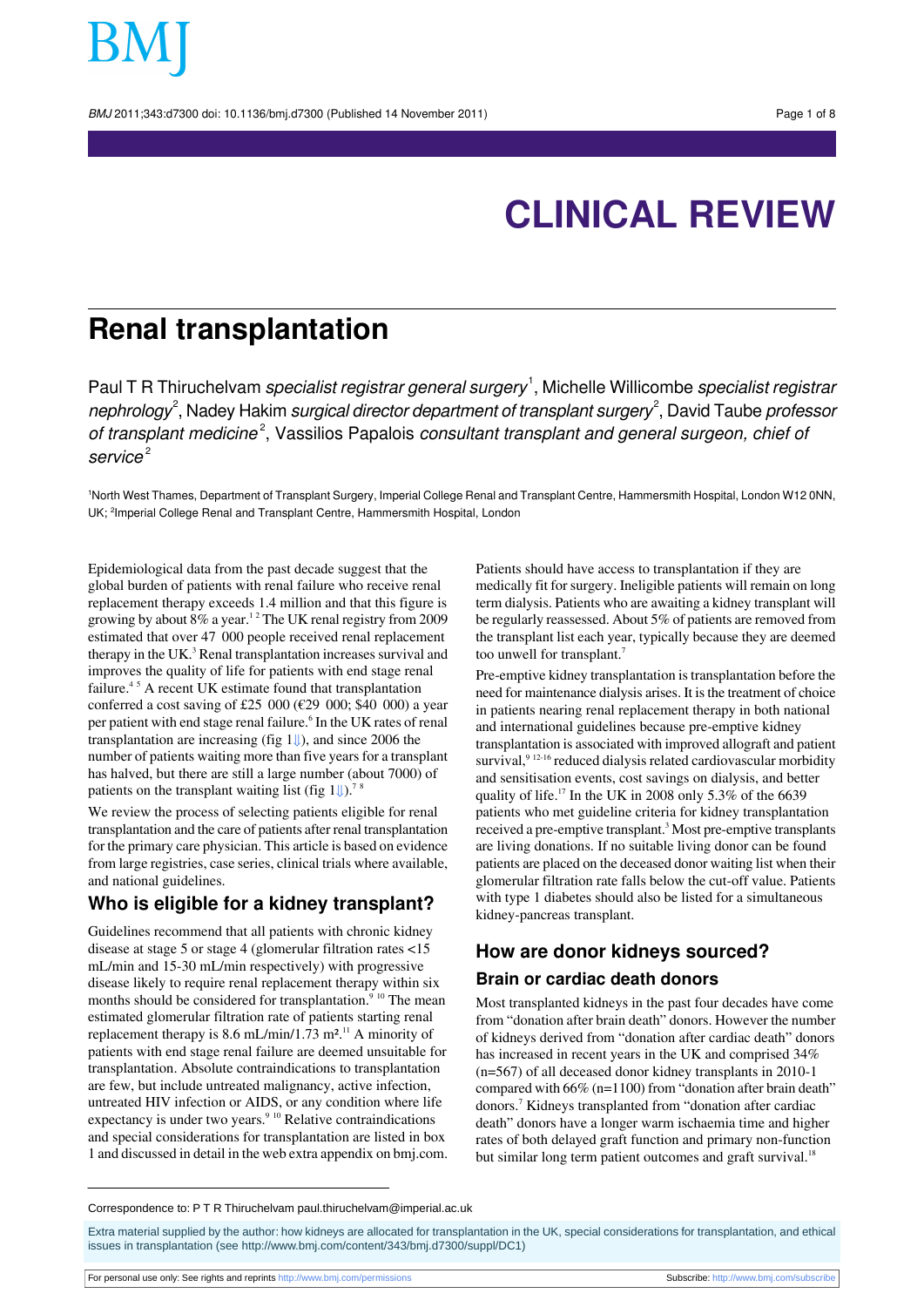#### **Summary points**

The global burden of end stage renal disease is increasing

Renal transplantation increases patient survival and quality of life and reduces costs of care for patients with end stage renal disease Most donor kidneys come from "brain death" or "cardiac death" donors, but donations from living donors are increasing

Pre-emptive transplantation from a living donor is the best treatment choice for patients with end stage renal disease and has been associated with improved allograft and patient survival

Long term outcomes in kidney transplantation are improving

#### **Sources and selection criteria**

We searched PubMed, the Cochrane Database, and ScienceDirect using the key words "kidney transplantation." The search was limited to those journals published in the English language. The data were mainly derived from large registry descriptions, multiple case series, and clinical trials. We have combined our knowledge with that of recently published guidelines and reviews identified by the previously mentioned PubMed searches on kidney transplantation.

**Box 1: Relative contraindications to transplantation**

- **•** Comorbid condition
- **•** Age >65 years
- **•** Untreated coronary artery disease
- **•** Obesity
- **•** HIV infection
- **•** Previous malignancy
- **•** Chronic hepatitis B or C

### **Living donors**

Living donor transplantation has also increased over the past decade, with one in three transplants in the UK now from a living donor.<sup>7</sup> Living donor kidney transplantation has reduced the gap between demand and supply of kidneys. Donorsinclude those who are genetically related to the recipient or emotionally related (such as spouse, partner, or close friend). A long term series from the US found that living transplants are associated with reduced rates of delayed graft function and better allograft and patient survival.<sup>19</sup> The United Network for Organ Sharing (UNOS) reports five year allograft survival of 79.9% for living donor kidneys compared with 66.5% for deceased donor kidneys. With improvements in surgical nephrectomy techniques (laparoscopic and mini-open donor), reduced postoperative pain, shorter hospital stay, and faster return to work, living donation has become more acceptable.<sup>20</sup> More complex procedures with living donors are now being considered in certain centres, such as transplantation from obese donors with a body mass index >35 and from older donors and transplants with multiple vessels.

A "matched pair donation" scheme exists whereby a relative, friend, or partner of a potential recipient can donate an incompatible organ by being matched with another incompatible donor-recipient pair, enabling both people in need of a transplant to receive a compatible organ. Pooled donation is a form of matched pair donation involving more than two living donor pairs. Altruistic non-directed donation occurs when a kidney is donated by a healthy person who does not have a relationship with the recipient and is not informed who the recipient will be.

### **What are the consequences of live kidney donation for the donor?**

A large follow-up study of live kidney donors from one centre found that donors showed a 25% reduction in glomerular filtration rate, glomerular hyperfiltration, and proteinuria, which were not clinically important.<sup>21</sup> An increase in protein excretion by the remaining kidney, particularly in male donors, is well

described, but in the absence of a correlation between protein excretion and blood pressure or renal function, the clinical importance of this finding is unclear.<sup>22</sup> Long term outcomes of uninephrectomy have found no major adverse consequences.<sup>23</sup> The lifespan of a kidney donor seems to be similar to that for the general population of similar age, and there is no increased risk of developing end stage renal disease.<sup>24 25</sup>

### **How is a patient with renal disease prepared for transplant surgery?**

Patients are counselled about the risks of surgery and the risks, complications, and side effects of immunosuppressive therapy. Patients must be clearly informed about their mortality risk, rates of graft survival, and the potential impact of transplantation on their employment activities. Explaining the potential risk of recurrent kidney disease in an allograft is also important. Individual risks may change with the length of time that a person waits for a procedure, and patients may need repeated re-evaluation and counselling.

It is important to remember that the mean age of patients starting renal replacement therapy is 64 years. Patients require a full cardiac and respiratory assessment, including an assessment for the presence of peripheral vascular disease. A formal urological assessment is done (ultrasound, voiding cystourethrogram, cystoscopy) to exclude pre-existing disease that may compromise the function of the graft, such as bladder outflow obstruction, ureteric reflux, or congenital abnormality. Avoid blood transfusions in patients awaiting transplant surgery. Antibodies are measured regularly while patients are waiting for a procedure.

### **The renal transplant operation**

Techniques for performing a donor nephrectomy are not discussed here as this article is aimed at generalist physicians, but Gibbons and Nicol provide details.<sup>26</sup> Living donors may be referred to the British Kidney Patient Association (BKPA)<sup>27</sup> and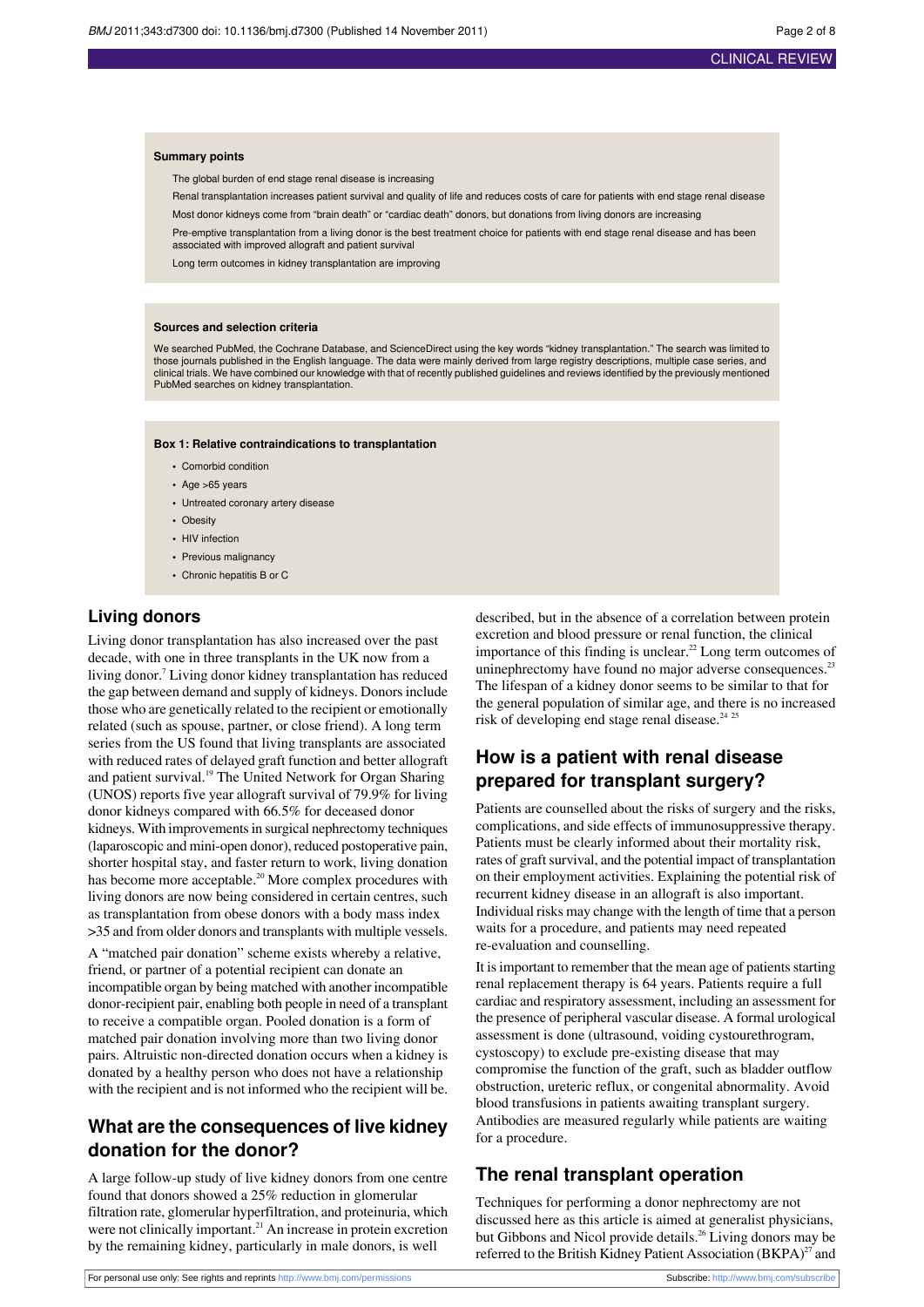to Morgan and Ibrahim<sup>23</sup> for information on the long term effects of donating a kidney.

The procedure for a renal transplant has not changed much since the original operation described by Kuss et al in  $1951.^{28}$  The most common approach is a pelvic operation with

extraperitoneal placement of the kidney. The right side is usually chosen, as the iliac vessels on the right are more superficial than on the left. The transplant involves three important anastomoses: the donor renal artery is anastomosed to the recipient external iliac artery (end-to-side); the donor renal vein is anastomosed to the external iliac vein (end-to-side); and the donor ureter is reimplanted to the recipient's bladder forming a

ureterneocystostomy with a J-J ureteric stent left in situ. The J-J stent is removed 8–12 weeks postoperatively under local anaesthetic via flexible cystoscopy.<sup>29</sup>

### **What are the potential short and medium term complications of renal transplantation?**

Early and late complications of renal transplant are presented in box 2.

### **Surgical complications**

Surgical complications after a renal transplant have reduced over time as techniques have been refined. Reported rates of surgical complications are low (5–10%) compared with liver and pancreas transplantation.<sup>30</sup>

Bleeding is uncommon and is usually from vessels not ligated at the hilum or from small retroperitoneal vessels of the recipient. Vascular complications can involve the donor vessels (renal artery thrombosis  $\left($  <1%), renal artery stenosis  $(1-10\%)$ , renal vein thrombosis) or the recipient vessels (iliac artery thrombosis, pseudoaneurysm, deep vein thrombosis  $(5\%)$ .<sup>30</sup> Urological complications present as a leak or obstruction (2–10%), often as a result of ischaemia of the transplant ureter. The incidence of lymphoceles (fluid filled collections from cut lymphatics) is 0.6–18%, which can be reduced by careful ligation of all lymphatics. Wound complications are the most common surgical complication after a renal transplant; these include wound infections (5%) and fascial dehiscence or incisional hernias  $(3-5\%)$ .<sup>3</sup>

### **Medical complications**

The main complications in the first few weeks after transplantation are rejection and infection. Risk of rejection can be determined to some extent before transplantation. High risk patients include those who are blood group incompatible or who are transplanted against a positive cross match and who have antibodies against the donor kidney before transplantation. Such patients require antibody removal before the operation. For other patients, risk is determined by whether the patient is sensitised or how well matched the donor kidney is to the recipient. To prevent rejection, the recipients receive induction at the time of transplant with either depleting or non-depleting monoclonal or polyclonal antibodies directed against T cells. Such agents include anti-CD3 (antithymocyte globulin), anti-CD25 (basiliximab), or anti-CD52 (alemtuzumab). Maintenance immunosuppression is then required in the long term to prevent rejection. Transplant centres use different induction and maintenance regimens. The table[⇓](#page-6-0) provides a summary of commonly used immunosuppressant agents.

Infectious complications are highest in the early postoperative period. Two particularly important infections that require special mention are cytomegalovirus and pneumocystis pneumonia. Cytomegalovirus has a broad clinical spectrum (presenting with symptoms of fever and malaise sometimes associated with leucopenia, thrombocytopenia, gastroenteritis, pneumonitis, and hepatitis) after transplantation and can prove fatal.<sup>31</sup> Transplant units either give patients cytomegalovirus prophylaxis with valganciclovir for three to six months after transplantation or adopt a strict surveillance protocol and treat only when cytomegalovirus DNA is detected. Pneumocystis pneumonia is also most likely to occur in the first six months after transplantation, and most patients receive co-trimoxazole prophylaxis.

In the longer term the most common cause of graft failure is chronic alloimmune injury, and, with failure, other complications of renal disease emerge such as anaemia, bone disease, and fluid imbalance. Transplant patients are also at risk of malignancy and cardiac disease—the former as a result of long term immunosuppression, and the latter being multifactorial in nature.

Patients increasingly present with renal disease in the allograft now that modern immunosuppression means fewer acute rejections, and this accounts for about 5% of allograft loss.<sup>32</sup> Primary focal segmental glomerulosclerosis, IgA nephropathy, mesangiocapillary glomerulonephritis type II, and diabetic nephropathy are the commonest causes of recurrent disease in an allograft. The impact of recurrent renal disease on allograft survival depends on the underlying cause.

### **What are the long term outcomes for renal transplantation?**

The average lifespan of a renal transplant is now 8–15 years, depending on the type of graft.<sup>3</sup> Data from the NHS Blood and Transplant registry show that one year and 10 year graft survival rates are 89% and 67% for adult kidneys from "brain death donors," and 96% and 78% for kidneys from live donors (fig  $2\sqrt{2}$ .<sup>7</sup> Survival of the transplant recipient at 10 years for cadaveric and live donor transplants is 71% and 89% respectively.

### **What are the considerations for long term follow-up?**

Regular follow-up of the transplant recipient by the transplant clinic for the life of the allograft is routine, and the specialist unit will offer advice regarding any patient who becomes acutely unwell. Patients' general practitioners plays an important role in monitoring risk factors for cardiovascular disease and maintaining a high level of suspicion for incident malignancy. In one national cohort of adult kidney transplant patients, new onset diabetes occurred in 16% within three years of transplantation.<sup>33</sup> The potential for hazardous drug interactions in patients undergoing long term immunosuppression means that particular care is needed with prescribing. We include a list of tips for non-specialists, but advice from the patient's specialist transplant unit should be sought if in doubt.

Fertility is impaired in patients with end stage renal failure, but gonadal function improves and ovulation resumes within a few months of renal transplantation.<sup>34</sup> Current recommendations advise that, after a year of stable graft function, pregnancy is likely to be safe.<sup>35</sup> In women with normal graft function, pregnancy usually has no adverse effects on graft function and survival. Women require preconception counselling, particularly regarding optimisation of immunotherapy and other drugs that may be teratogenic, and any patient wanting to conceive should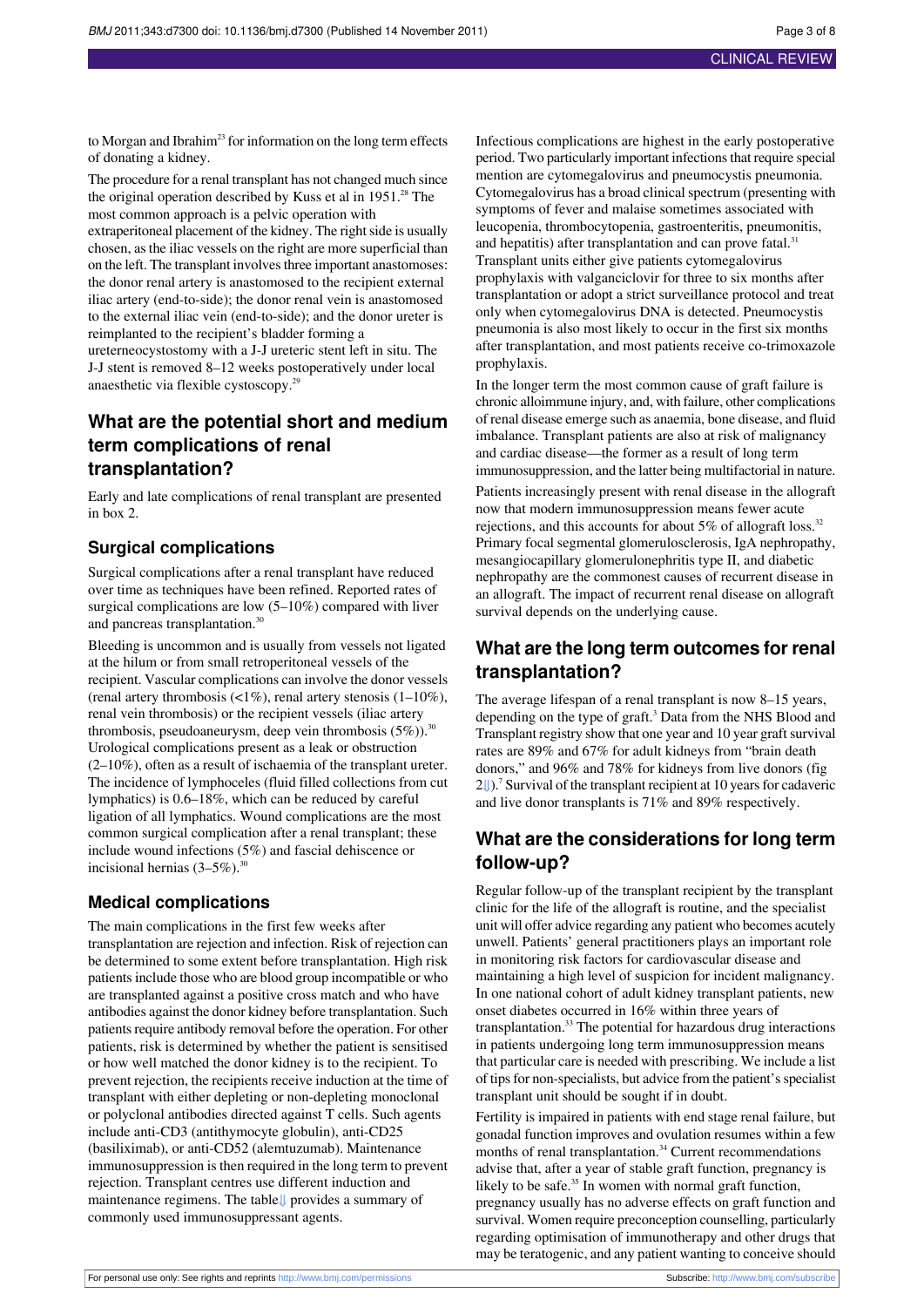### CLINICAL REVIEW

#### **Box 2: Complications after renal transplantation**

Surgical complications

Early

- **•** Haemorrhage
- **•** Renal artery thrombosis
- **•** Renal vein thrombosis
- **•** Recipient vasculature injury
- **•** Urine leak
- **•** Lymphocele
- **•** Wound complications

#### Late

- **•** Ureteral obstruction
- **•** Transplant renal artery stenosis

#### Medical complications

#### Early

- **•** Acute rejection—acute cellular, antibody mediated
- **•** Infection—bacterial, viral (cytomegalovirus), fungal (pneumocystis)

#### Late

- **•** Immunosuppression related— specific side effect profile, malignancy, chronic alloimmune injury
- **•** Allograft related—recurrent disease
- **•** Renal disease— anaemia, bone disease
- **•** Cardiovascular disease
- **•** Infections—polyoma virus

#### **Tips for non-specialists**

#### Do's

- **•** Strictly manage cardiovascular risk factors
- **•** Encourage self examination and attendance at national screening programmes (such as cervical smear tests)
- **•** Encourage avoidance of sun exposure
- **•** Vaccinate against influenza and pneumococcus
- **•** Refer to transplant unit for preconception management
- **•** Promptly refer to transplant unit in context of febrile episode

#### Don'ts

- **•** Administer live vaccines
- **•** Prescribe drugs that induce or inhibit cytochrome P450 activity if patient is taking sirolimus, tacrolimus, or ciclosporin
- **•** Prescribe nephrotoxic agents (such as non-steroidal anti-inflammatory drugs)

be referred early to the transplant unit. Pregnancy after transplantation is considered high risk and is managed accordingly. These pregnancies are more likely to be complicated by preterm labour (30–50%), pre-eclampsia (30–37%) and intrauterine growth restriction (20–33%).<sup>36</sup> The transplanted kidney does not usually obstruct labour, but caesarean section is required in half of women.

Contributors: All authors contributed equally in the writing of the article, Vassilios Papalois is the guarantor of the article.

#### Funding: No special funding received.

Competing interests: All authors have completed the ICMJE uniform disclosure form at [www.icmje.org/coi\\_disclosure.pdf](http://www.icmje.org/coi_disclosure.pdf) (available on request from the corresponding author) and declare: no support from any organisation for the submitted work; no financial relationships with any organisations that might have an interest in the submitted work in the previous three years; no other relationships or activities that could appear to have influenced the submitted work.

Provenance and peer review: Not commissioned; externally peer reviewed.

#### Patient consent obtained.

- 1 Moeller S, Gioberge S, Brown G. ESRD patients in 2001: global overview of patients, treatment modalities and development trends. Nephrol Dial Transplant 2002;17:2071-6.
- 2 Schieppati A, Remuzzi G. Chronic renal diseases as a public health problem: epidemiology, social, and economic implications. Kidney Int Suppl 2005:S7-S10.
- 3 UK Renal Registry. UK Renal Registry: the twelfth annual report, December 2009 . 2009. [www.renalreg.com/Reports/2009.html.](http://www.renalreg.com/Reports/2009.html)
- 4 Wolfe RA, Ashby VB, Milford EL, Ojo AO, Ettenger RE, Agodoa LY, et al. Comparison of mortality in all patients on dialysis, patients on dialysis awaiting transplantation, and recipients of a first cadaveric transplant. N Engl J Med 1999;341:1725-30.
- 5 Ojo AO, Hanson JA, Meier-Kriesche H, Okechukwu CN, Wolfe RA, Leichtman AB, et al. Survival in recipients of marginal cadaveric donor kidneys compared with other recipients and wait-listed transplant candidates. J Am Soc Nephrol 2001;12:589-97.
- 6 NHS Blood and Transplant. Organ donation: cost-effectiveness of transplantation. 2011. [www.uktransplant.org.uk/ukt/newsroom/fact\\_sheets/cost\\_effectiveness\\_of\\_transplantation.](http://www.uktransplant.org.uk/ukt/newsroom/fact_sheets/cost_effectiveness_of_transplantation.jsp)
- [jsp](http://www.uktransplant.org.uk/ukt/newsroom/fact_sheets/cost_effectiveness_of_transplantation.jsp) 7 NHS Blood and Transplant. Organ donation: activity report 2010-2011. 2011. [www.](http://www.uktransplant.org.uk/ukt/statistics/transplant_activity_report/transplant_activity_report.jsp)
- [uktransplant.org.uk/ukt/statistics/transplant\\_activity\\_report/transplant\\_activity\\_report.jsp](http://www.uktransplant.org.uk/ukt/statistics/transplant_activity_report/transplant_activity_report.jsp) 8 Johnson RJ, Fuggle SV, Mumford L, Bradley JA, Forsythe JL, Rudge CJ. A new UK 2006 national kidney allocation scheme for deceased heart-beating donor kidneys. Transplantation 2010;89:387-94.
- 9 The Renal Association. Assessment of the potential kidney transplant recipient. 2011. www.renal.org/Clinical/GuidelinesSection/AssessmentforRenalTransplantation.asp
- 10 British Transplantation Society. Active BTS standards and guidelines. 2011. [www.bts.org.](http://www.bts.org.uk/transplantation/standards-and-guidelines/) [uk/transplantation/standards-and-guidelines/](http://www.bts.org.uk/transplantation/standards-and-guidelines/)
- 11 Byrne C, Ford D, Gilg J, Ansell D, Feehally J. UK ESRD incident rates in 2008: national and centre-specific analyses. In: *UK Renal Registry: the twelfth annual report, December*<br>2009 . [www.renalreg.com/Report-Area/Report%202009/Chap03\\_Renal09\\_web.pdf](http://www.renalreg.com/Report-Area/Report%202009/Chap03_Renal09_web.pdf)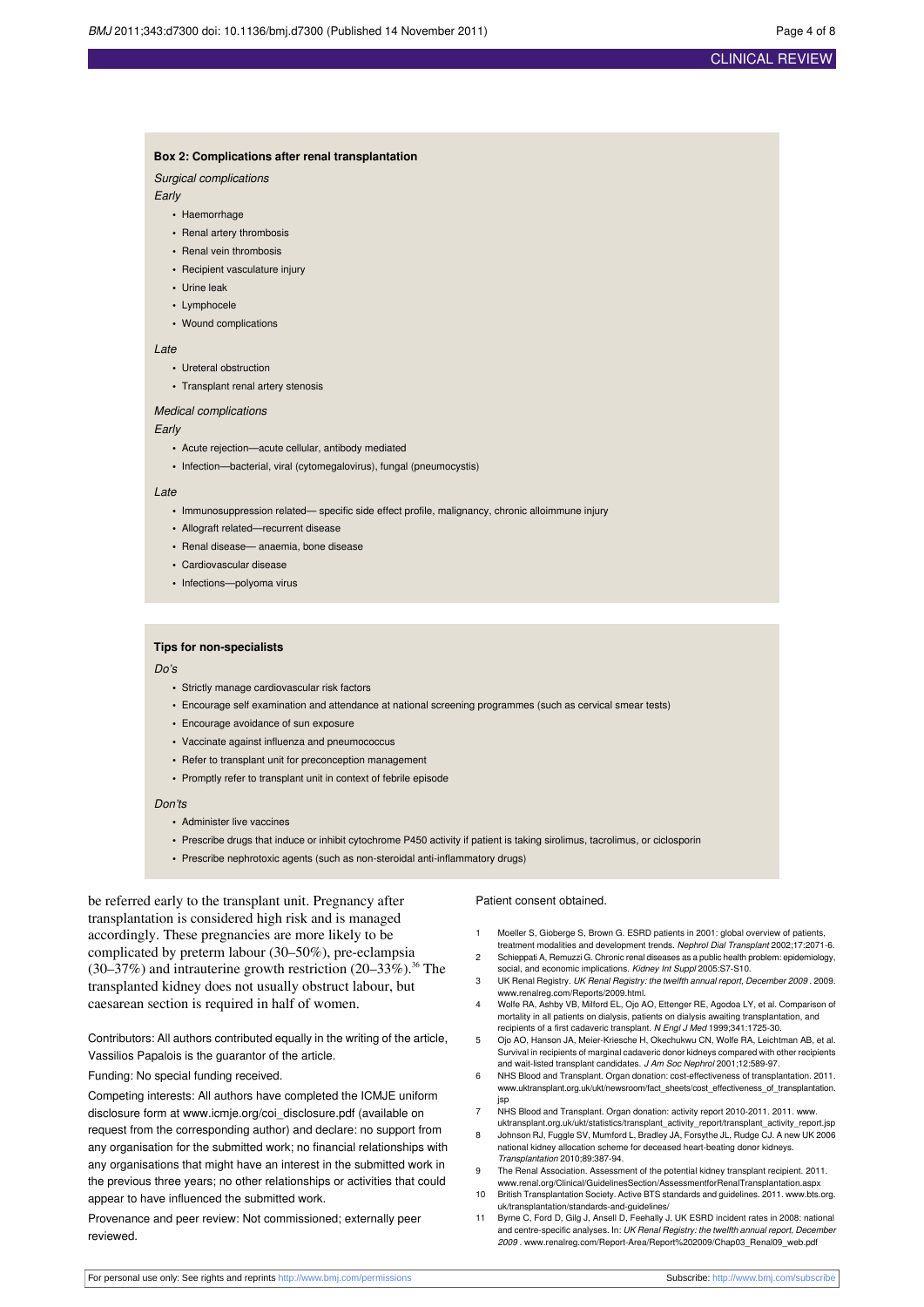### CLINICAL REVIEW

#### **Ongoing challenges in renal transplantation**

#### Reducing transplant demand

- **•** Early detection and prevention of progression of chronic kidney disease
- **•** Patient education of risk factors
- **•** Improve diabetic management

#### Improving organ utility

- **•** Match donor and recipient age and organ quality
- **•** Increase live donor transplantation as an alternative to transplant waiting list
- **•** Machine organ perfusion—optimising cadaveric organs
- **•** Improve organ retrieval—reducing organ damage
- **•** Increase use of non-heart beating donor kidneys

#### Increasing organ availability

- **•** Better training for donor coordinators
- **•** Greater number of donor coordinators managing the donation process
- **•** Increase number of donor card carriers
- **•** Greater use of "extended criteria donors"
- **•** Increase numbers of paired exchange and altruistic donors
- **•** Encourage organ donation from ethnic minority groups
- **•** Change legislation—"opt out" or mandated choice organ donation

#### Optimising immunosuppression

- **•** Development of more specific monoclonal antibodies
- **•** Corticosteroid sparing regimens

#### ABO or HLA incompatible kidney transplantation

**•** Long term outcomes for ABO incompatible kidneys similar to those for antibody compatible kidneys

#### **Patients' perspectives (living donor transplant)**

#### The donor

When I first offered to be a kidney donor for my friend Paul it was a decision that just felt right. I had a little understanding of what might be involved, and a knowledgeable partner who—while naturally a little apprehensive—did appreciate that the risks to me were very small. So I volunteered for the donor programme at the Hammersmith Hospital without very much thought as to what was actually involved.

Not having attended any donor seminars, I had not expected the very thorough work-up by the transplant team. During the several visits that spring, every part of my body was checked out. It felt odd, but reassuring, visiting the hospital when I didn't feel ill. A slight alarm when the cardiac test picked up an anomaly, but a subsequent angiogram showed it to be treatable with drugs and not something that would prevent the transplant. I was very happy that a potentially significant condition had been picked up early—an unexpected bonus that I am still grateful for to this day.

The day arrived, and as I was wheeled into surgery I was strangely calm. I was about to go under the knife, but the knowledge that I was going to change Paul's and Barbara's lives forever was with me as I slipped into unconsciousness. The operation was totally successful for both Paul and myself, and the recovery period in hospital and at home was made so much easier by the wonderful care provided by the medical and nursing teams.

Three years on, I have little left to show for the experience other than a tiny scar and a great sense of pride that I did something that made a real difference.

#### The recipient

Since 18 years old, I had known that I would need either to be put on dialysis or have a kidney transplant—just like my father in the early 1980s. I had been observed on an annual basis until my creatinine level reached 500 (when I was aged 50), and I was then transferred to the renal team at the hospital.

My clinical issue is hereditary polycystic kidney disease, and I was informed of what might happen, but I soon realised that things had changed from the 1980s. The transplantation team at the hospital were so supportive; they have become almost like family. My operation (a live, blood group incompatible transplant) went well, and, while in the care of the high dependency unit, I progressed well to being discharged after only seven days.

Since then, my health has returned to normal. I see the team every eight weeks and take great comfort from knowing that I am being kept under the watchful eye of a great group of people. My experience shows what miracles can be performed and, with a team including family and friends in support, life can return to normal really quickly.

#### **The role of the live donor coordinator**

The live donor work-up process is a team effort, involving a range of healthcare professionals working together with donors and recipients to ensure the best outcome. We are responsible for the coordination of the management and care of the donors; from their first contact with us, through the assessment process, surgery, and follow-up. We are responsible for ensuring that our patients are fully informed about the work-up process and understand the realities and risks of live donor transplantation.

The initial assessment is essential to identify any problems for either the donor or recipient and address them at an early stage to enable us to proceed to transplantation. Each pair's experience is individual, depending on the complexity of the situation, and our role is to keep the process running smoothly and support donors and recipients through an experience which is full of highs and lows. Whether pairs can proceed to transplantation or are unable to proceed as planned, the coordinators are there to provide support and care to the patients and<br>their families throughout the process. Seeing a recipient and donor after the opera again is the most rewarding part of our role.

Jen McDermott, lead live donor coordinator, Imperial College NHS Trust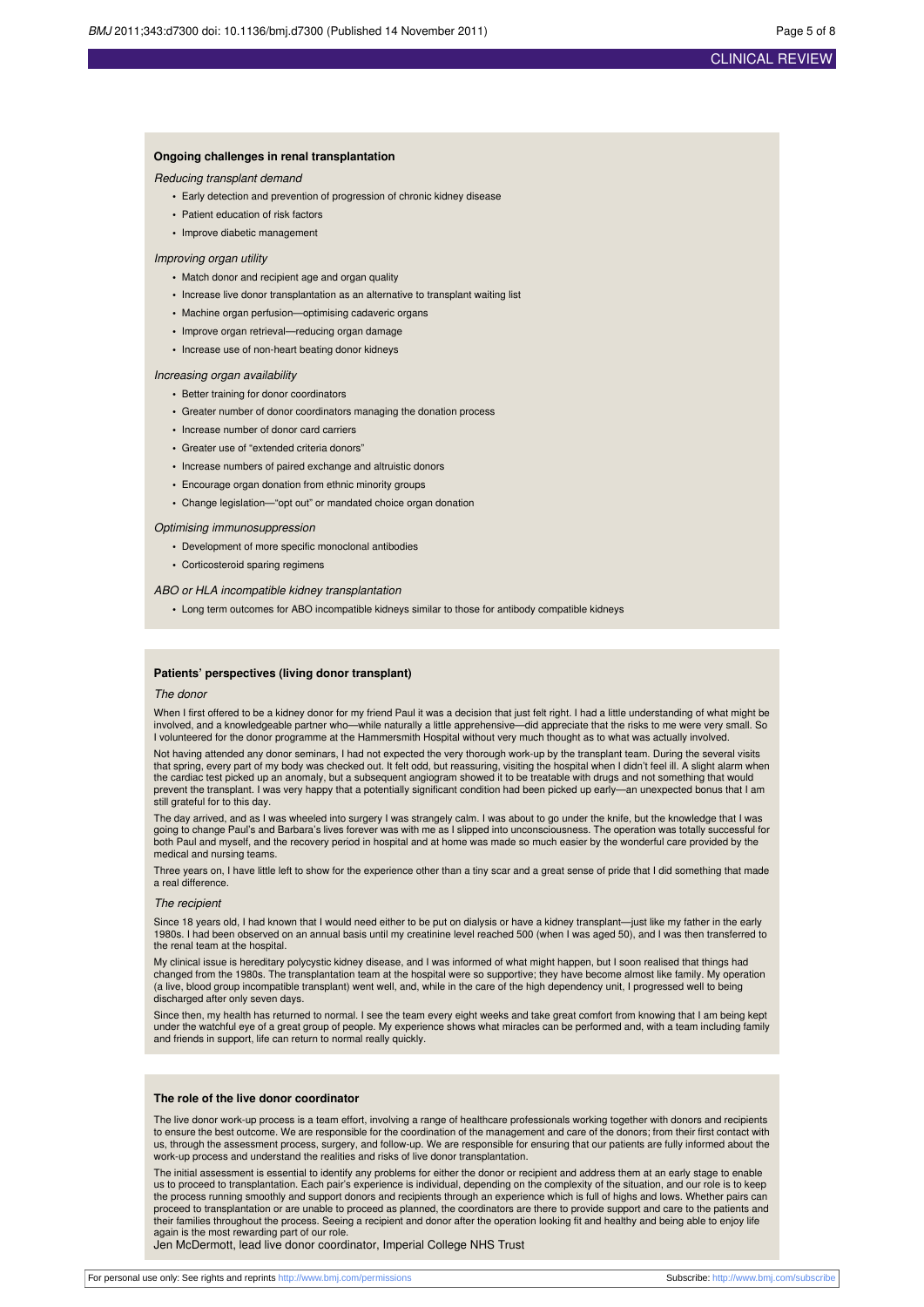#### **Additional educational resources**

#### For healthcare professionals

Renal Association [\(www.renal.org/home.aspx](http://www.renal.org/home.aspx))

British Transplantation Society [\(www.bts.org.uk\)](http://www.bts.org.uk/)

- Transplantation Society [\(www.tts.org/](http://www.tts.org/))
- UK Renal Registry ([www.renalreg.com/](http://www.renalreg.com/))
- American Society of Nephrology [\(www.asn-online.org/](http://www.asn-online.org/))
- European Society of Organ Transplantation [\(www.esot.org\)](http://www.esot.org/)

#### For patients

- British Kidney Patient Association [\(www.britishkidney-pa.co.uk](http://www.britishkidney-pa.co.uk/))
- Kidney Patient Guide (www.kidneypatientguide.org.uk)
- UK National Kidney Federation [\(www.kidney.org.uk](http://www.kidney.org.uk/))
- Transplant Support Network [\(www.transplantsupportnetwork.org.uk](http://www.transplantsupportnetwork.org.uk/))
- American Association of Kidney Patients [\(www.aakp.org](http://www.aakp.org/))
- American Kidney Fund [\(www.a](http://www.akfinc.org/)kfinc.org)
- 12 Innocenti GR, Wadei HM, Prieto M, Dean PG, Ramos EJ, Textor S, et al. Preemptive living donor kidney transplantation: do the benefits extend to all recipients? Transplantation 2007;83:144-9.
- 13 Kasiske BL, Snyder JJ, Matas AJ, Ellison MD, Gill JS, Kausz AT. Preemptive kidney transplantation: the advantage and the advantaged. J Am Soc Nephrol 2002;13:1358-64.
- 14 Mange KC, Joffe MM, Feldman HI. Dialysis prior to living donor kidney transplantation and rates of acute rejection. Nephrol Dial Transplant 2003;18:172-7.
- 15 Gill JS, Tonelli M, Johnson N, Pereira BJ. Why do preemptive kidney transplant recipients have an allograft survival advantage? Transplantation 2004;78:873-9. 16 Becker BN, Rush SH, Dykstra DM, Becker YT, Port FK. Preemptive transplantation for
- patients with diabetes-related kidney disease. Arch Intern Med 2006;166:44-8. 17 Abou Ayache R, Bridoux F, Pessione F, Thierry A, Belmouaz M, Leroy F, et al. Preemptive
- renal transplantation in adults. Transplant Proc 2005;37:2817-8. 18 Kokkinos C, Antcliffe D, Nanidis T, Darzi AW, Tekkis P, Papalois V. Outcome of kidney
- transplantation from nonheart-beating versus heart-beating cadaveric donors. Transplantation 2007;83:1193-9.
- 19 Hariharan S, Johnson CP, Bresnahan BA, Taranto SE, McIntosh MJ, Stablein D. Improved graft survival after renal transplantation in the United States, 1988 to 1996. N Engl J Med 2000;342:605-12.
- 20 Pradel FG, Limcangco MR, Mullins CD, Bartlett ST. Patients' attitudes about living donor transplantation and living donor nephrectomy. Am J Kidney Dis 2003;41:849-58.
- 21 Gossmann J, Wilhelm A, Kachel HG, Jordan J, Sann U, Geiger H, et al. Long-term consequences of live kidney donation follow-up in 93% of living kidney donors in a single transplant center. Am J Transplant 2005;5:2417-24.
- 22 Torffvit O, Kamper AL, Strandgaard S. Tamm-Horsfall protein in urine after uninephrectomy/transplantation in kidney donors and their recipients. Scand J Urol Nephrol 1997;31:555-9.
- 23 Morgan BR, Ibrahim HN. Long-term outcomes of kidney donors. Curr Opin Nephrol Hypertens 2011;20:605-9.
- 24 Ibrahim HN, Foley R, Tan L, Rogers T, Bailey RF, Guo H, et al. Long-term consequences of kidney donation. N Engl J Med 2009;360:459-69.
- 25 Fehrman-Ekholm I, Elinder CG, Stenbeck M, Tyden G, Groth CG. Kidney donors live longer. Transplantation 1997;64:976-8.
- 26 Gibbons N, Nicol D. The CARI guidelines. Surgical techniques in living donor nephrectomy Nephrology (Carlton) 2010;15(suppl 1):S88-95.
- 27 British Kidney Patient Association. 2011. [www.britishkidney-pa.co.uk/](http://www.britishkidney-pa.co.uk/).<br>28 Kuss R. Teinturier J. Milliez P. ISome attempts at kidney transplantation Kuss R, Teinturier J, Milliez P. [Some attempts at kidney transplantation in man]. Mem
- Acad Chir (Paris) 1951;77:755-64. 29 Kayler L, Kang D, Molmenti E, Howard R. Kidney transplant ureteroneocystostomy
- techniques and complications: review of the literature. Transplant Proc 2010;42:1413-20. 30 Humar A, Matas AJ. Surgical complications after kidney transplantation. Semin Dial 2005;18:505-10.
- 31 Weikert BC, Blumberg EA. Viral infection after renal transplantation: surveillance and management. Clin J Am Soc Nephrol 2008;3(suppl 2):S76-86.
- 32 Chadban S. Glomerulonephritis recurrence in the renal graft. J Am Soc Nephrol 2001;12:394-402.
- 33 Luan FL, Steffick DE, Ojo AO. New-onset diabetes mellitus in kidney transplant recipients discharged on steroid-free immunosuppression. Transplantation 2011;91:334-41.
- 34 Josephson MA, McKay DB. Considerations in the medical management of pregnancy in transplant recipients. Adv Chronic Kidney Dis 2007;14:156-67.
- 35 McKay DB, Josephson MA. Pregnancy in recipients of solid organs—effects on mother and child. N Engl J Med 2006;354:1281-93.
- 36 European best practice guidelines for renal transplantation. Section IV: Long-term management of the transplant recipient. IV.10. Pregnancy in renal transplant recipients. Nephrol Dial Transplant 2002;17(suppl 4):50-5.

#### **Accepted:** 31 October 2011

#### Cite this as: BMJ 2011;343:d7300

© BMJ Publishing Group Ltd 2011

For personal use only: See rights and reprints<http://www.bmj.com/permissions> Subscribe: <http://www.bmj.com/subscribe>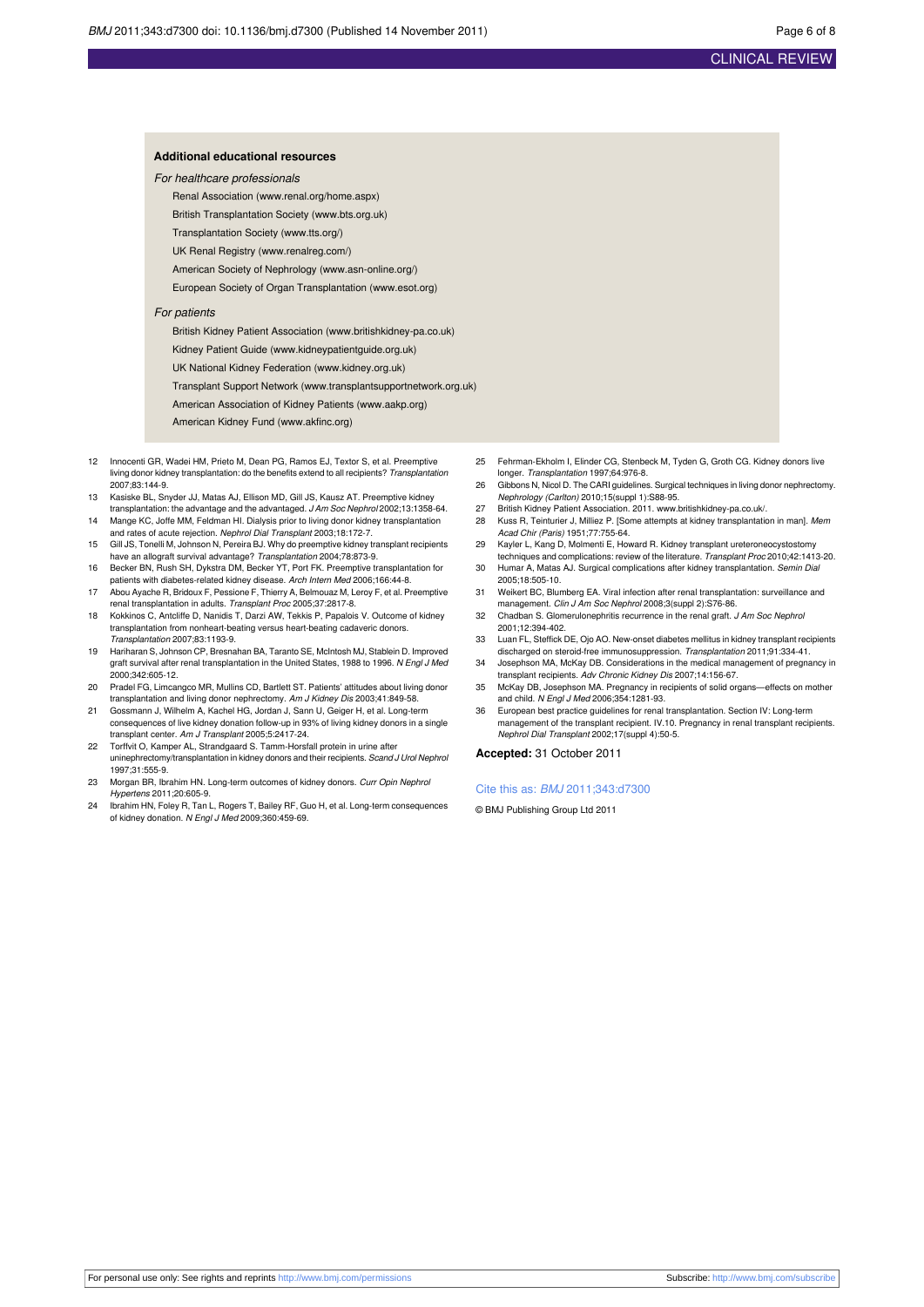### **Table**

<span id="page-6-0"></span>

| Table 1  Immunosuppressant agents and adverse effects |                                                |                                                                                                                                                                     |
|-------------------------------------------------------|------------------------------------------------|---------------------------------------------------------------------------------------------------------------------------------------------------------------------|
| Agent                                                 | <b>Mechanism of action</b>                     | <b>Adverse effects</b>                                                                                                                                              |
| Corticosteroids                                       | Inhibit cytokine production                    | Diabetes, osteoporosis, weight gain, hypertension                                                                                                                   |
| Ciclosporin                                           | Calcineurin inhibitor                          | Hirsuitism, gum hypertrophy, hypertension, diabetes, nephrotoxicity                                                                                                 |
| Tacrolimus                                            | Calcineurin inhibitor                          | Diabetes, nephrotoxicity, neurotoxicity (tremor)                                                                                                                    |
|                                                       |                                                | Mycophenolate mofetil Inosine monophosphate dehydrogenase inhibitor Gastrointestinal disturbance (diarrhoea), haematological (anaemia, leucopenia), mouth<br>ulcers |
| Azathioprine                                          | Purine synthesis inhibitor                     | Myelosuppression, hepatitis                                                                                                                                         |
| Sirolimus                                             | Mammalian target of rapamycin (mTOR) inhibitor | Peripheral oedema, poor wound healing, hypertriglyceridaemia, anaemia, proteinuria                                                                                  |